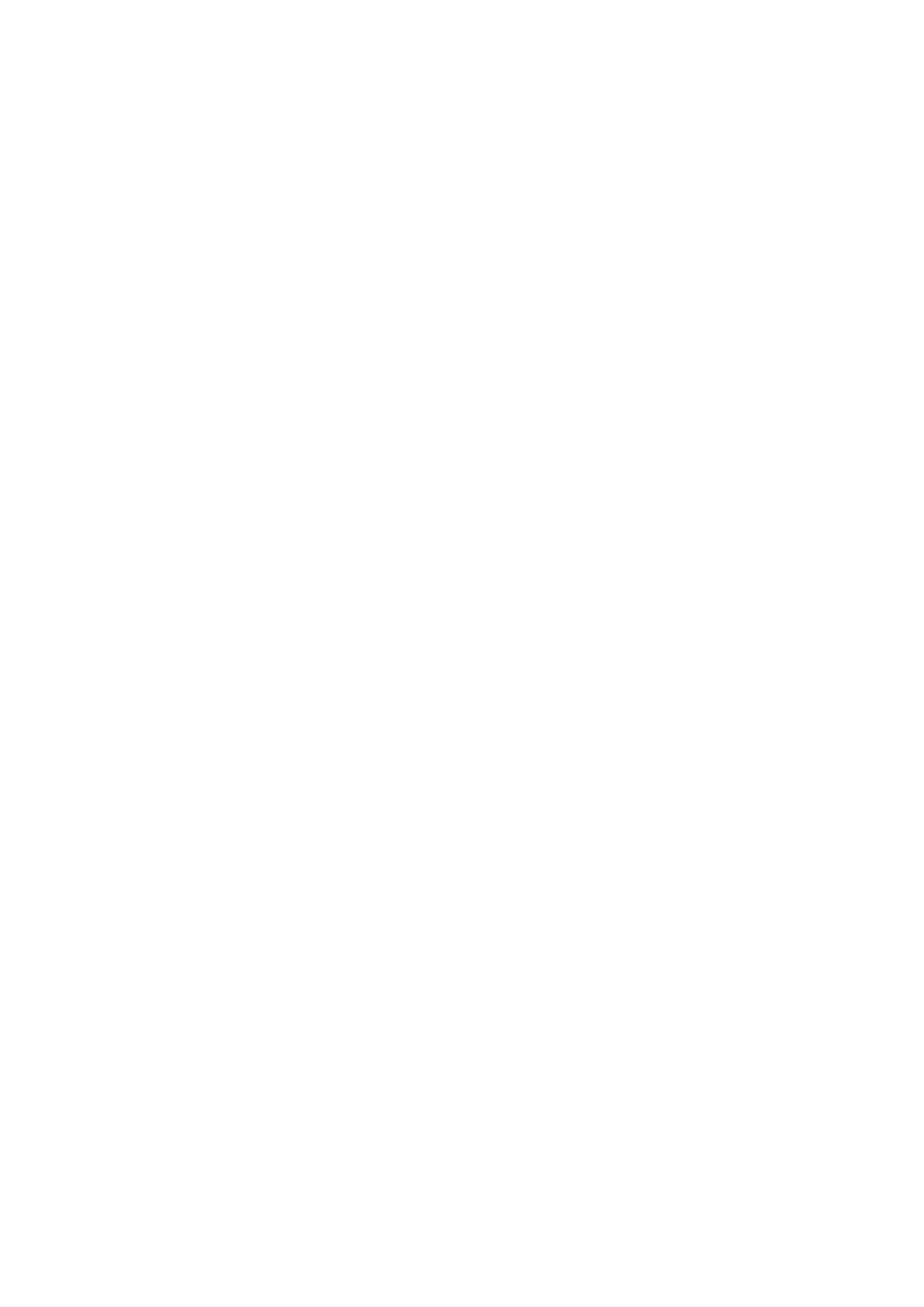## Table of Contents

This document is the Statement of Investment Principles for the Knowles Europe Pension Plan (the Plan). The requirement for the Trustees of the Plan to have such a Statement in place was introduced by the Pensions Act 1995. The Statement comprises the following sections and appendices:

https://wtwonlineuk.sharepoint.com/sites/tctclient\_616231\_knotrt21/Documents/Investment/Strategy review/Statement of Investment Principles June 2021.docx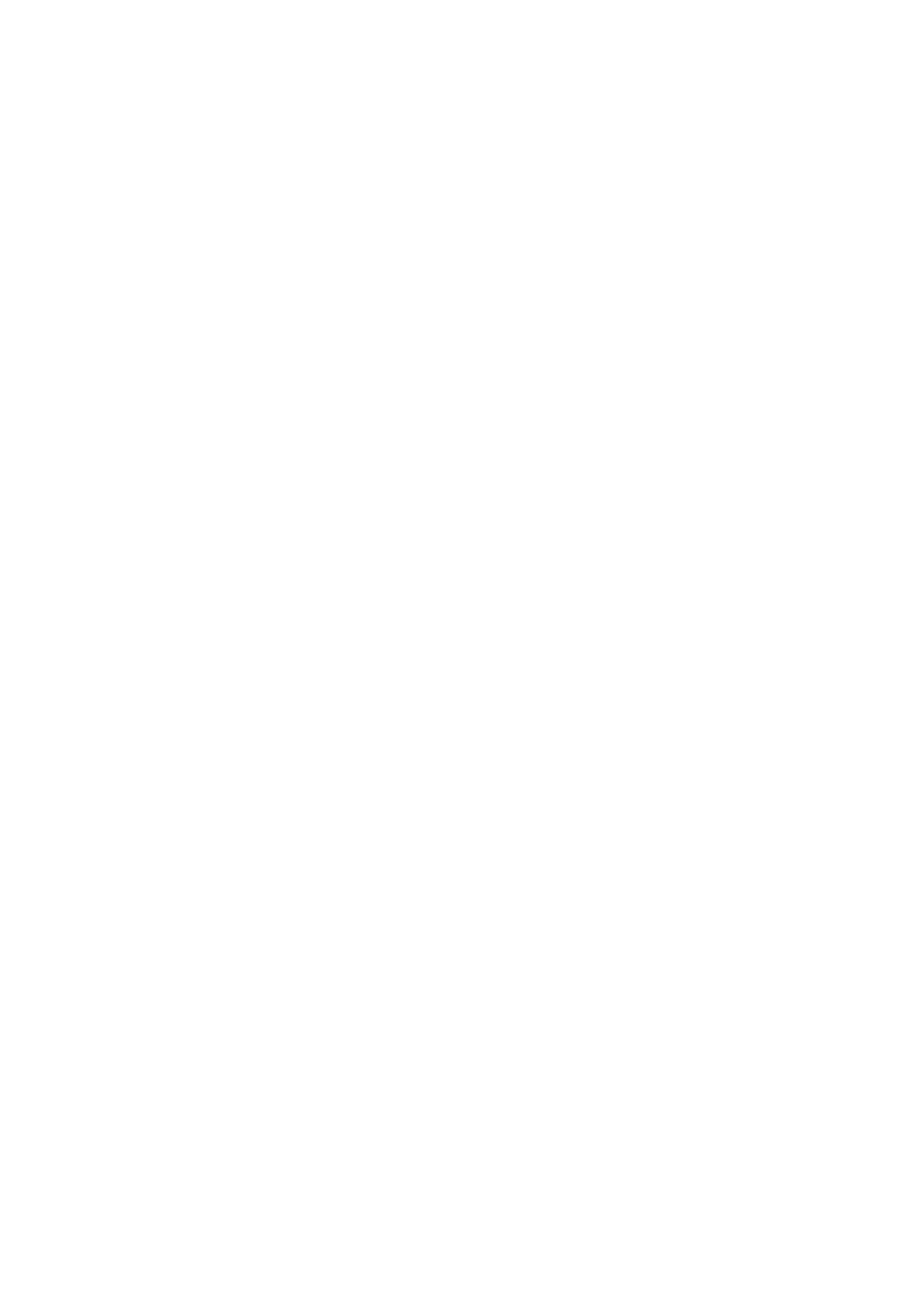## Section 1: Introduction

#### **Pensions Act**

1.1 Under the Pensions Act 1995 (as amended by the Pensions Act 2004 and regulations made under it), the Trustees are required to prepare a statement of the principles governing investment decisions. This document contains that statement and describes the investment policy pursued by the Trustees of the Knowles Europe Pension Plan (the Plan).

#### **Background**

- 1.2 Before preparing this document, the Trustees have consulted the employer and will also consult the employer before revising this document, in particular, if it relates to changes in investment policy. However, the ultimate power and responsibility for deciding investment policy lies solely with the Trustees.
- 1.3 Non-financial matters, such as the views of beneficiaries and members of the Plan have not been (and are not ordinarily) taken into account in determining the Trustees's investment principles or the current investment strategy.
- 1.4 Before preparing this document, the Trustees have sought advice from the Plan's investment consultants and Scheme Actuary. The Trustees have also provided a copy to the Plan's investment managers. The Trustees will review this document, in consultation with the investment consultant and Scheme Actuary, at least every three years, or sooner following an unscheduled actuarial valuation, or without delay following a significant change in investment policy. Before preparing this document the Trustees have had regard to the requirements of the Pensions Act concerning diversification of investments and suitability of investments and the Trustees will consider those requirements on any review of this document or any change in their investment policy. The Trustees will refer to this document where necessary to ensure that they exercise their powers of investment so as to give effect to the principles set out in it as far as is reasonable.

#### **Plan details**

- 1.5 The Plan operates for the exclusive purpose of providing retirement benefits and death benefits to eligible participants and beneficiaries.
- 1.6 Prior to 6 April 2016, the Plan was contracted-out of the State Second Pension under the Pensions Schemes Act 1993. With effect from 6 April 2016, the Plan (like all other contractedout defined benefit pension schemes) ceased contracting out.
- 1.7 Since 6 April 2006, the Plan has been treated by HM Revenue and Customs (HMRC) as a registered pension scheme, in accordance with Schedule 36 of the Finance Act 2004.

#### **Financial Services and Markets Act**

1.8 In accordance with the Financial Services and Markets Act 2000, the Trustees will set general investment policy, but will delegate the responsibility for selection of specific investments to an appointed investment manager or managers, which may include an insurance company or companies. The investment manager shall provide the skill and expertise necessary to manage the investments of the Plan competently.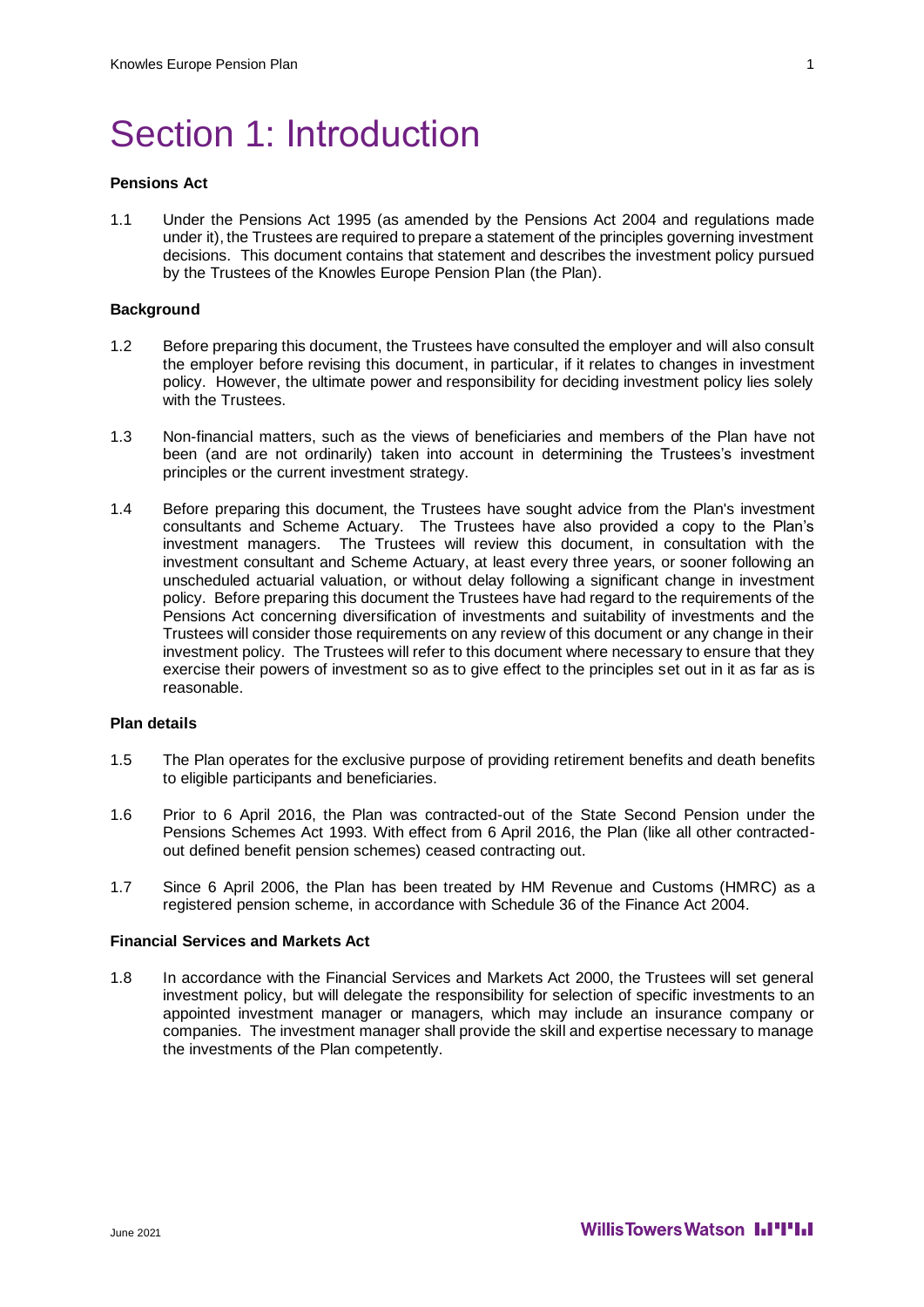### Section 2: Governance

- 2.1 The Trustees have ultimate responsibility for decision-making on investment matters. In order to ensure that investment decisions are taken only by persons or organisations with the skills, information and resources necessary to take them effectively, the Trustees delegate some of these responsibilities.
- 2.2 Responsibility for all day-to-day investment decisions is delegated to the Plan's investment managers. The Trustees retain direct responsibility for other investment matters which include:
	- Reviewing at least every three years, or sooner following an unscheduled actuarial valuation, or without delay following any significant change in investment policy, the content of this Statement of Investment Principles and for modifying it if deemed appropriate, in consultation with the investment consultant and Scheme Actuary.
	- Reviewing the investment policy following completion of each actuarial review, in consultation with the investment consultant and Scheme Actuary.
	- Appointing (and dismissing) investment managers.
	- Assessing the quality of the performance and processes of the investment manager by means of regular, but not less than annual, reviews of the investment results and other information, in consultation with the investment consultant and Scheme Actuary.
	- Consulting with the employer before amending this Statement.
	- Strategically allocating the assets and the cash flow of the Plan between investment mandates and making periodic adjustments to the portfolio allocations.
	- Monitoring compliance with this Statement on an ongoing basis.
	- Having regard to the need for diversification of investments so far as appropriate and to the suitability of investments.
- 2.3 Decisions affecting the Plan's investment strategy should be taken with appropriate advice from the Scheme Actuary and investment consultant and the Trustees' other advisers as appropriate.
- 2.4 The Trustees are satisfied that they have sufficient expertise and appropriate training to evaluate critically the advice they receive. The Trustees are also satisfied that they have an appropriate set of skills individually and collectively, and the right structures and processes, to carry out their role effectively.
- 2.5 Only persons or organisations with the necessary skills, information and resources are actively involved in taking investment decisions affecting the Plan. The Trustees of the Plan draw on the skills and expertise of external advisers including the investment managers, custodians, investment consultant and Scheme Actuary.
- 2.6 The Trustees are aware that they have the flexibility to open the contracts for actuarial services and investment advice to separate competition.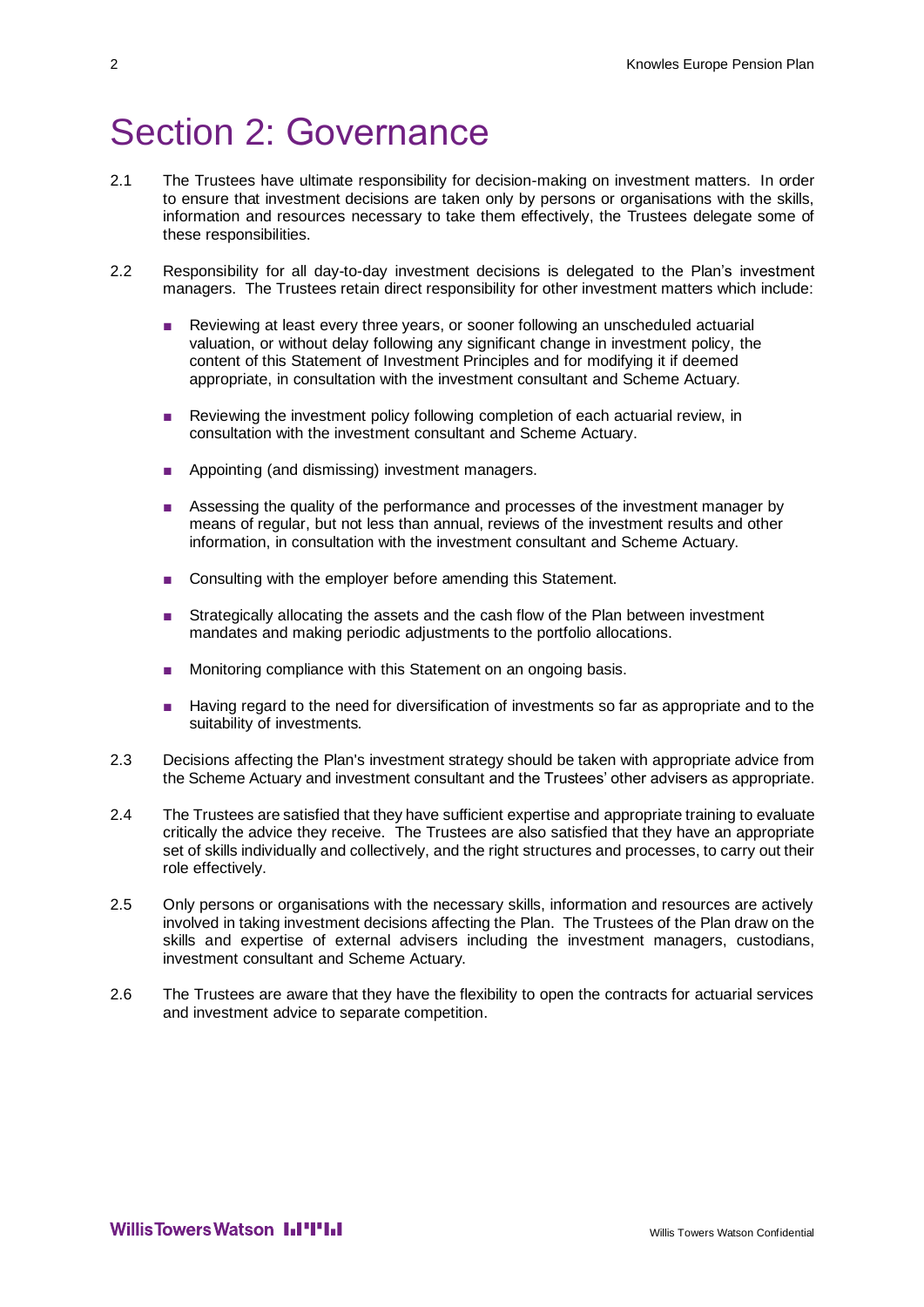## Section 3: Objectives and long term policy

#### **Objectives**

- 3.1 The Trustees have the following investment objectives:
	- a the acquisition of suitable assets of appropriate liquidity which will generate income and capital growth to meet, together with new contributions from members and the employer, the cost of current and future benefits which the Plan provides as set out in the Trust Deed and Rules;
	- b to limit the risk of the assets failing to meet the liabilities over the long term;
	- c to minimise the long term costs of the Plan by maximising the return on the assets whilst having regard to the above objectives.

#### **Policy**

- 3.2 The Trustees' policy is to seek to achieve the objectives through investing in a suitable mixture of real and monetary assets. They recognise that the returns on real assets, while expected to be greater over the long term than those on monetary assets, are likely to be more volatile. A mixture across asset classes is targeted to provide the level of returns required by the Plan to meet its liabilities at an acceptable level of risk for the Trustees.
- 3.3 Having taken appropriate actuarial advice, the Trustees are of the opinion that the asset allocation detailed in 4.1 is appropriate in the current circumstances. As set out in paragraph 2.2 above, the investment policy will be reviewed following completion of each actuarial valuation.

#### **Expected return on investments**

- 3.4 In setting the Plan's asset allocation policy, the Trustees' aim is that the returns on investment enable the Plan to fund the benefit provisions to members. For this purpose the Trustees have had regard to the actuarial valuation approach with is used to determine Company contributions, including in particular an expected higher return on equity investments than on bonds, and to the historical rates of return earned on the various classes of assets available for investment.
- 3.5 The relative risks and returns of different classes of investment are reviewed at intervals by the Trustees, based in part on consideration of the liability profile following each actuarial valuation.

#### **AVCs**

3.6 The Plan's AVC arrangement provides for benefits to be accrued on a money purchase basis, with the value of members' funds being determined by the value of accumulated contributions adjusted for investment returns net of charges. In selecting appropriate investments, the Trustees are aware of the need to provide a range of investment options, which broadly satisfy the risk profiles of all members, given that members' benefits will be directly determined by the value of the underlying investments.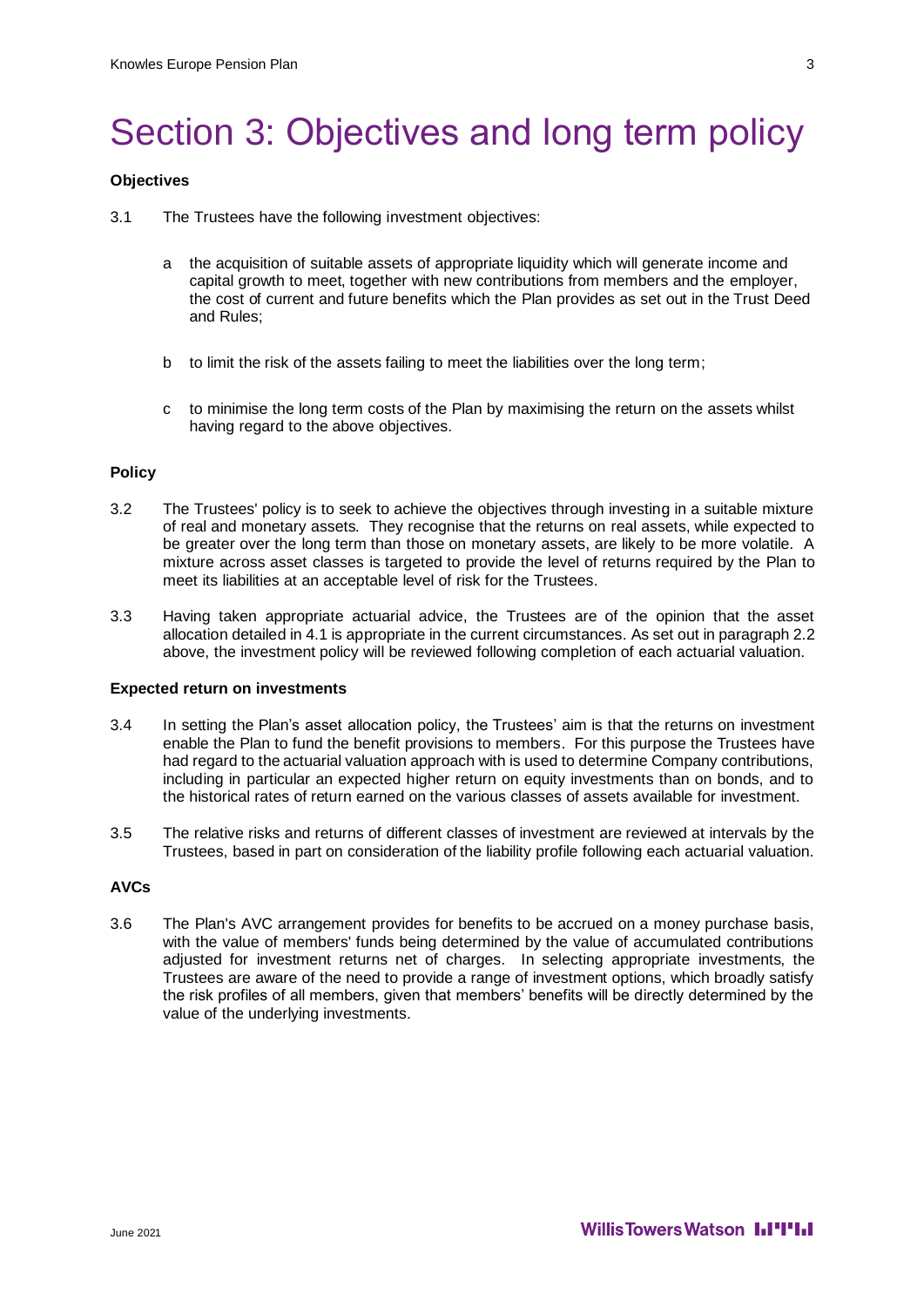#### **Environmental, social and governance considerations**

- 3.7 Environmental, social and governance (ESG) issues, including climate change, may be financially material to the investment portfolio over the Plan's time horizon.
- 3.8 In practice, the majority of the Plan's assets are already invested in government securities and this proportion is likely to increase as the Plan matures. As such, ESG considerations are only expected to impact a minority of the portfolio. Given this, and the fact that all of the Plan's assets are currently managed on a passive basis, the Trustees have taken a proportionate approach to ESG considerations, as follows:
	- The Trustees expect investment managers to consider financially material environmental, social and governance issues in investment decision making.
	- The Trustees expect investment managers to practice good stewardship, including engagement with firms and exercise of voting rights.
- 3.9 The Trustees will monitor the investment managers in this regard from time to time.

#### **Rights attaching to investments**

3.10 The Trustees' policy is to delegate responsibility for the exercising of rights (including voting rights) attaching to investments to the investment managers and to encourage the managers to exercise those rights.

#### **Realisation of assets**

3.11 The majority of stocks held by the Fund's investment managers are quoted on major stock markets and may be realised quickly if required.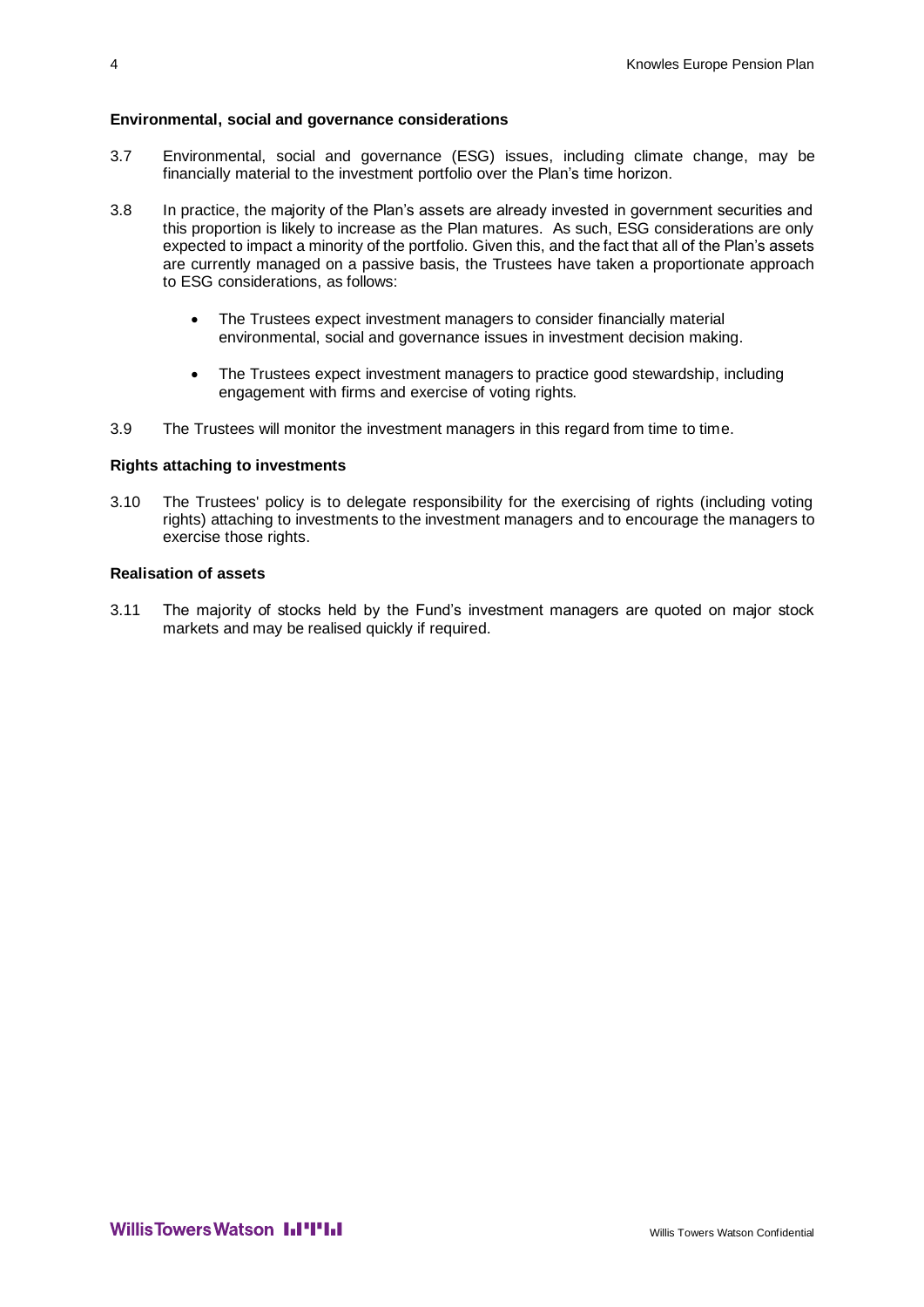## Section 4: Asset allocation guidelines

#### **Asset allocation**

4.1 The Trustees believe that the following strategic scheme-specific asset allocation is appropriate for the Plan:

|                       | <b>Asset Allocation</b><br>% |
|-----------------------|------------------------------|
| UK equities           | 4.0                          |
| Overseas equities     | 16.0                         |
| <b>Total equities</b> | 20.0                         |
| UK conventional gilts | 17.0                         |
| Corporate bonds       | 18.0                         |
| Index linked gilts    | 45.0                         |
| <b>Total bonds</b>    | 80.0                         |
| <b>Total</b>          | 100.0                        |

- 4.2 This strategy is achieved by investing the Plan's assets in line with the asset allocation set out in the table in Appendix A. The actual allocation of the Plan's equity and bond assets will be rebalanced, upon breach of the control range set out in the table in Appendix A, by the passive manager using their bond funds and their equity pooled funds. The Trustees, after receiving advice from their investment consultant, may amend (including remove) these ranges or suspend automatic rebalancing by the passive manager.
- 4.3 It is the intention of the Trustees to review the asset allocation of the Plan every three years following each actuarial valuation. In addition, the Trustees will monitor the position on an annual basis.
- 4.4 Asset categories not included here may only be used following a revision of these restrictions which specifically permits their inclusion.
- 4.5 The Trustees' policy is not to leverage the portfolio. Some short-term borrowing for settlement is allowed, but is strictly limited and for the purpose of trade settlement only (which is standard practice in investment management).

#### **Diversification**

4.6 The Plan's strategic asset allocation (see 4.1 above) is designed to ensure that the Plan's investments are adequately diversified by asset class. Since the Plan is invested in pooled funds, the Trustees cannot influence directly the concentration of investments at a stock selection level.

#### **Currency Hedging**

4.7 The Trustees' policy is to currency hedge 50% of their overseas equity portfolio.

#### **Suitability**

4.8 The Trustees have taken advice from the Scheme Actuary and the investment consultant to ensure that the asset allocation specified above is suitable for the Plan given its liability profile.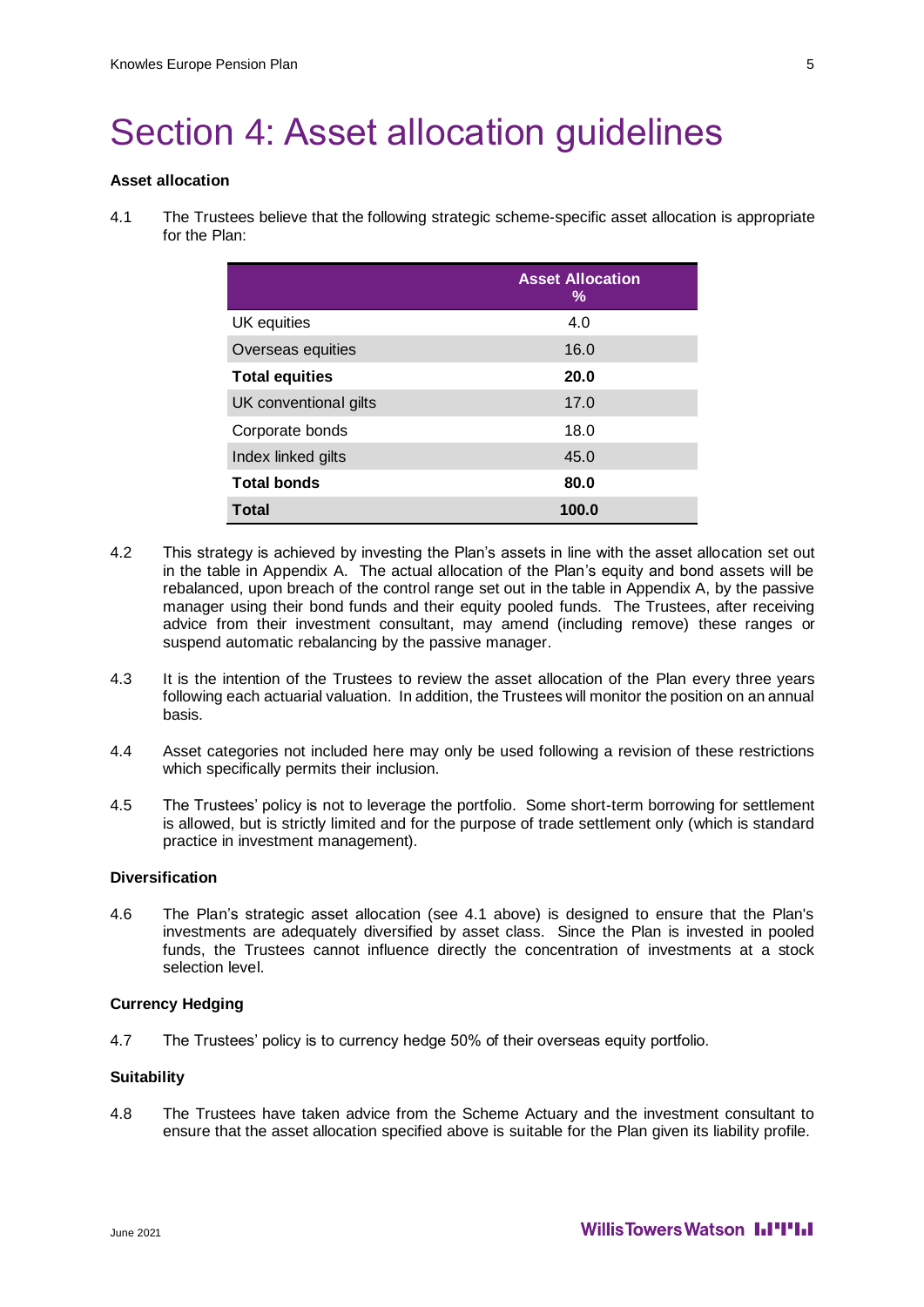#### **Liquidity**

4.9 The Trustees, together with the Plan's administrators, will ensure that they hold sufficient cash to meet the likely benefit outflows from time to time. The Trustees' policy is that there should be sufficient investments in liquid or readily realisable assets to meet cashflow requirements in the majority of foreseeable circumstances so that realisation of assets will not disrupt the Plan's overall investment policy.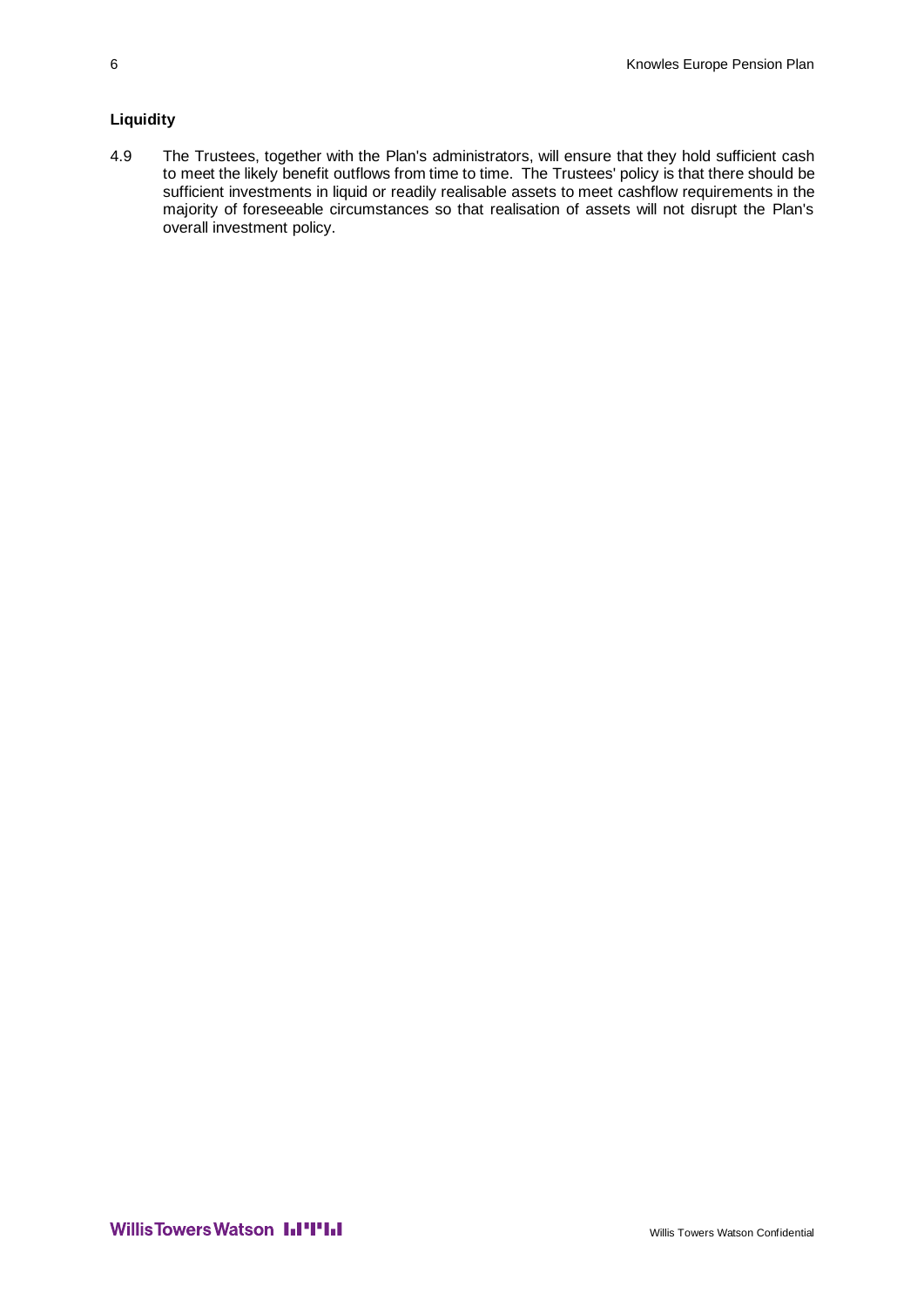## Section 5: Investment manager arrangements

#### **Manager structure**

- 5.1 The assets (other than those in respect of AVCs) are entirely managed and invested in State Street Global Advisors passive funds. The Trustees' policy is to obtain ongoing and regular advice on whether these funds are satisfactory as required by the Pensions Act.
- 5.2 Managers are paid an ad valorem fee, in line with normal market practice. As all of the assets are managed on a passive basis, the fees paid to the investment managers are not linked to investment performance.
- 5.3 Utmost Life and Pensions are the provider for members' AVC investments. The Trustees have agreed that it would not be proportionate to keep Utmost Life and Pension's appointment under regular review given the total amount of AVCs invested and that no further contributions are being made.

#### **Performance objectives**

- 5.4 Whilst the Trustees are not involved in the investment managers' day to day method of operation and therefore cannot directly influence attainment of the performance target, they will assess performance on an annual basis. Measurable objectives have been developed for the fund managers, consistent with the achievement of the Plan's longer term objectives. These are:
	- State Street Global Advisors passive pooled funds to produce returns in line with the relevant fund benchmark indices, before the deduction of investment management fees. These are currently:
		- ˗ FTSE All-Share Index ex Controversies ex CW\* Index
		- ˗ FTSE World ex UK ex Controversies ex CW\* Index
		- ˗ FTSE World ex UK Index ex Controversies ex CW\*, with 100% of the non-Sterling currency exposure hedged back to Sterling
		- ˗ FTSE Actuaries UK Conventional Gilts All Stocks Index
		- ˗ FTSE Actuaries UK Conventional Gilts Over 15 Years Index
		- ˗ FTSE Actuaries UK Gilts British Government Index Linked Over 5 Years Index
		- ˗ Bloomberg Barclays Sterling Aggregate 100 mm Non Gilts Index
		- \* CW = Controversial Weapons

#### **Manager monitoring**

5.5 The appointment of the investment managers will be reviewed by the Trustees from time to time, based on the results of their monitoring of performance and investment process, fees charged for the service provided, the Trustees' confidence that the manager can continue to fulfil their mandate in the future and of the managers' compliance with the requirement in the Pensions Act concerning diversification and suitability, where relevant. The Trustees may also take account of the investment managers' approach to ESG considerations. The managers have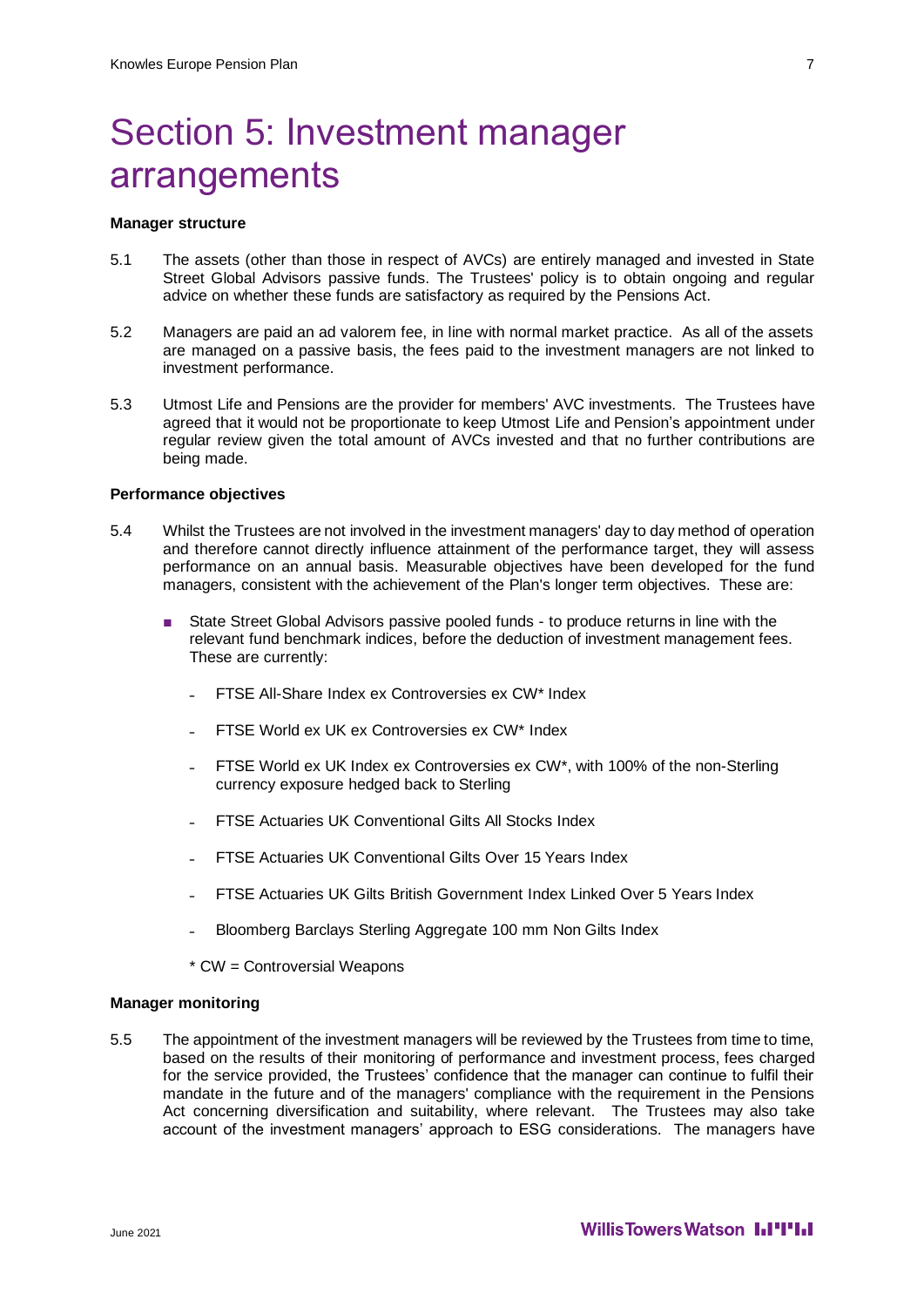been provided with a copy of this Statement and the Trustees will monitor the extent to which the managers give effect to the policies set out in it.

- 5.6 The contents of this Statement must include either the Trustees' policy in relation to the following matters or reasons as to why they are not set out:
	- How the arrangement with the asset manager incentivises the asset manager to align its investment strategy and decisions with the Trustees' policies
	- How that arrangement incentivises the asset manager to make decisions based on assessments about medium to long-term financial and non-financial performance of an issuer of debt or equity and to engage with issuers of debt or equity in order to improve their performance in the medium to long-term
	- How the method (and time horizon) of the evaluation of the asset manager's performance and the remuneration for asset management services are in line with the trustees' policies
	- How the trustees monitor portfolio turnover costs incurred by the asset manager, and how they define and monitor targeted portfolio turnover or turnover range
	- The duration of the arrangement with the asset manager
- 5.7 The Trustees do not currently have a policy or monitor any of the items above. This is because, at present, the investment managers invest the assets entirely on a passive basis and manage the allocation of the assets within control ranges provided to them by the Trustees. As such, the Trustees do not deem any of the items above to be relevant in monitoring the performance of the investment managers. The Trustees would review this should the Trustees amend their policy of investing the assets on a passive basis or providing control ranges to the investment managers.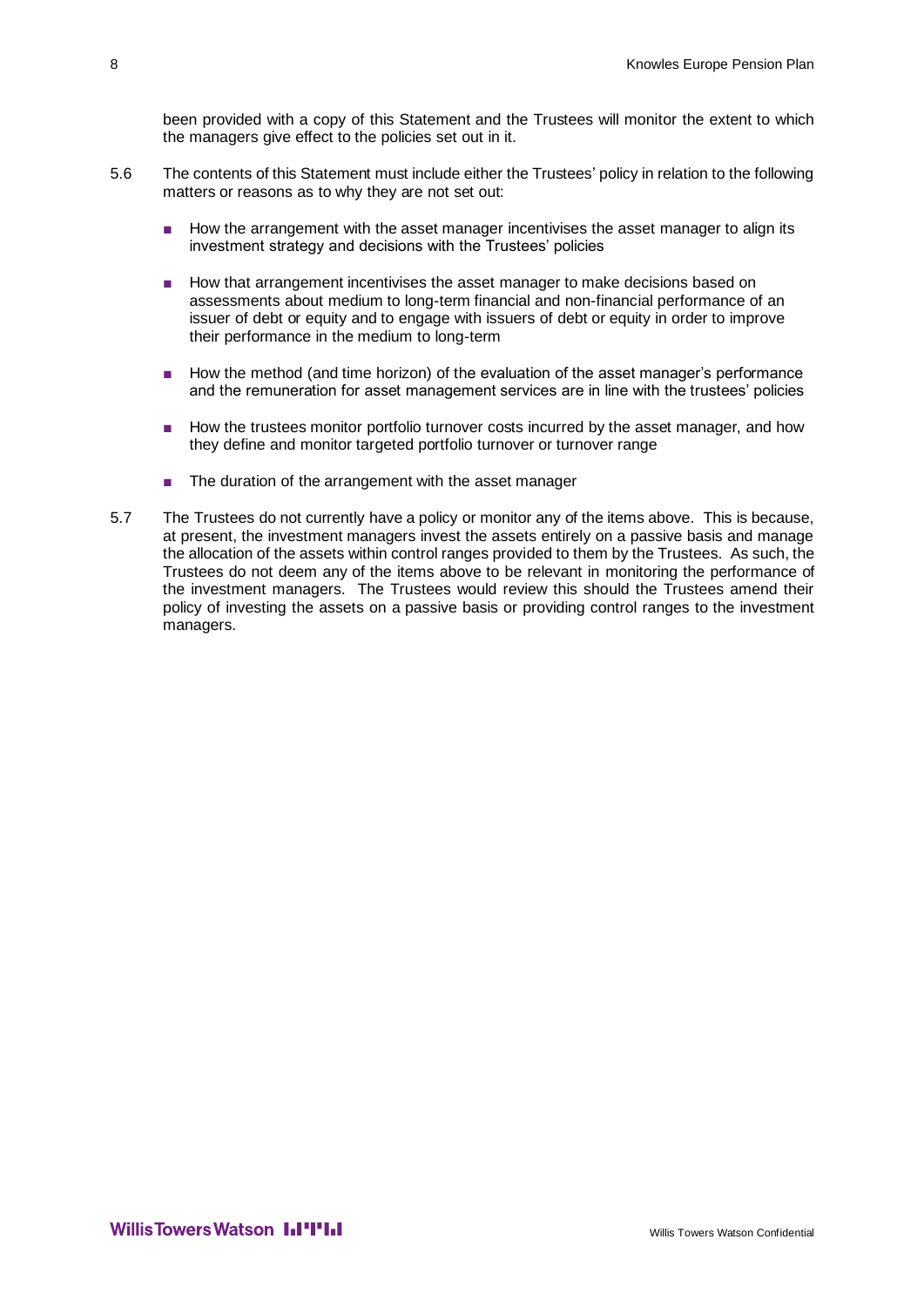### Section 6: Risk management

- 6.1 The Trustees recognise a number of risks involved in the investment of the assets of the Plan and will continue to monitor these risks, making investment adjustments as appropriate.
	- Deficit risk:
		- ˗ is measured through a qualitative and quantitative assessment of the expected development of the liabilities relative to the current and alternative investment policies
		- ˗ are managed through assessing the progress of the actual growth of the liabilities relative to the selected investment policy.
	- Manager risk:
		- ˗ is measured by the expected deviation of the prospective risk and return, as set out in the managers' objectives, relative to the investment policy
		- ˗ is managed by the selection of a passive manager and by monitoring the actual deviation of returns relative to the objective and factors supporting the managers' investment process.
	- Liquidity risk:
		- is measured by the level of cashflow required by the 'Plan' over a specified period
		- is managed by the Plan's administrators assessing the level of cash held in order to limit the impact of the cash flow requirements on the investment policy.
	- Interest rate and inflation risk:
		- is measured by comparing the likely movement in the Plan's liabilities and assets due to movements in inflation and interest rates
		- ˗ is managed by reviewing the portfolio of assets to seek to better-match movements in the value of the liabilities due to inflation and interest rates.
	- Custodial risk:
		- ˗ addressed through investment in pooled vehicles, with the investment managers responsible for selection of suitable custodians. In addition, restrictions are applied as to who can authorise transfers of cash and the accounts to which transfers can be made.
	- Political risk:
		- ˗ is measured by the level of concentration of any one market leading to the risk of an adverse influence on investment values arising from political intervention
		- is managed by regular reviews of the actual investments relative to policy and through regular assessment of the levels of diversification within the existing policy.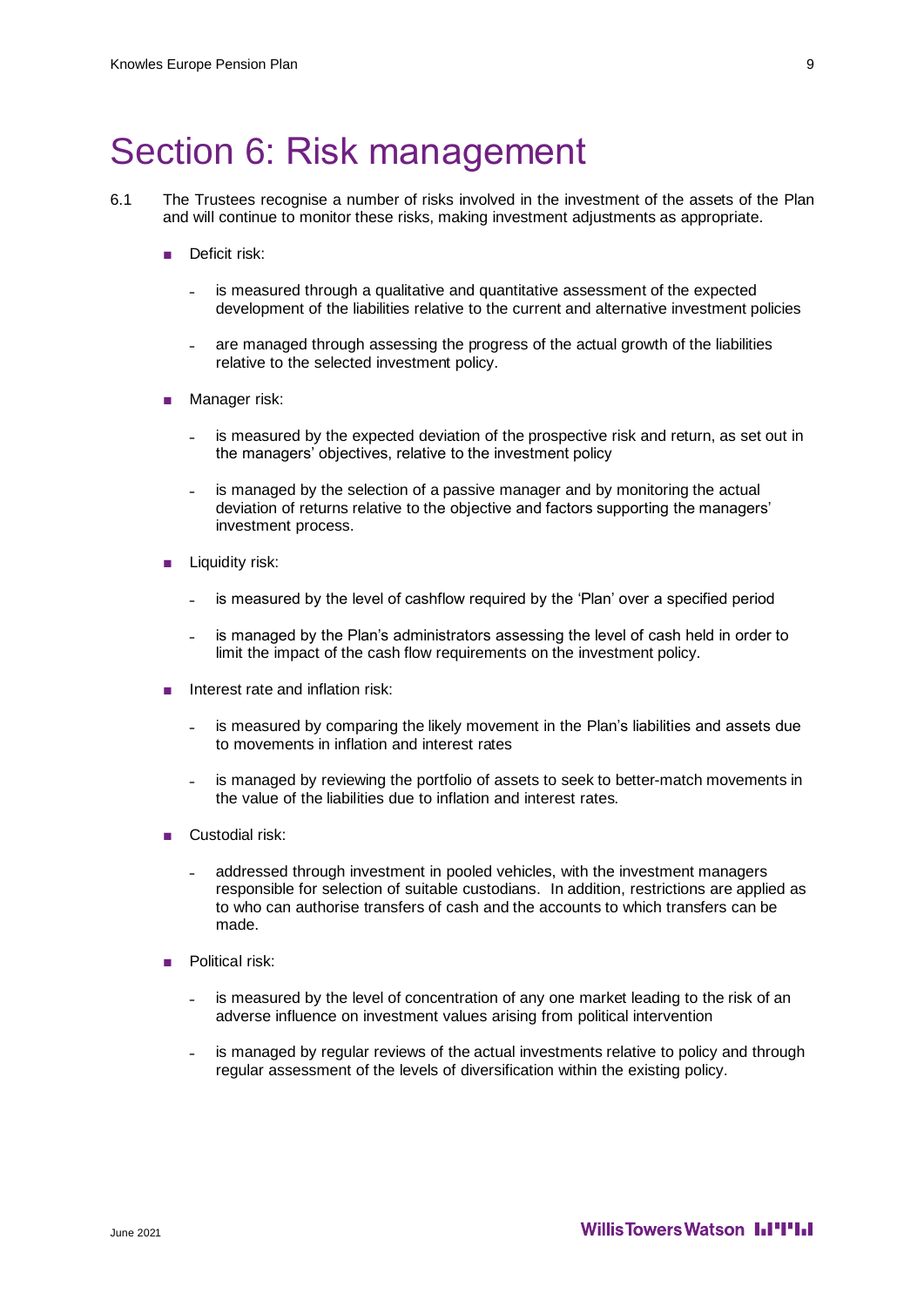- Sponsor risk:
	- is measured by receiving regular financial updates from the Employer and periodic independent covenant assessments
	- is managed through an agreed contribution and funding schedule.
- 6.2 These measures do not render the investment policy free of risk. Rather, the measures endeavour to balance the need for risk control and the need for assets which are likely to achieve the required performance target.
- 6.3 The Trustees continue to monitor these risks.

Signed: *Dan Richards*

Name: Dan Richards

Date: 14/07/2021

Authorised for and on behalf of the Trustees of the Plan